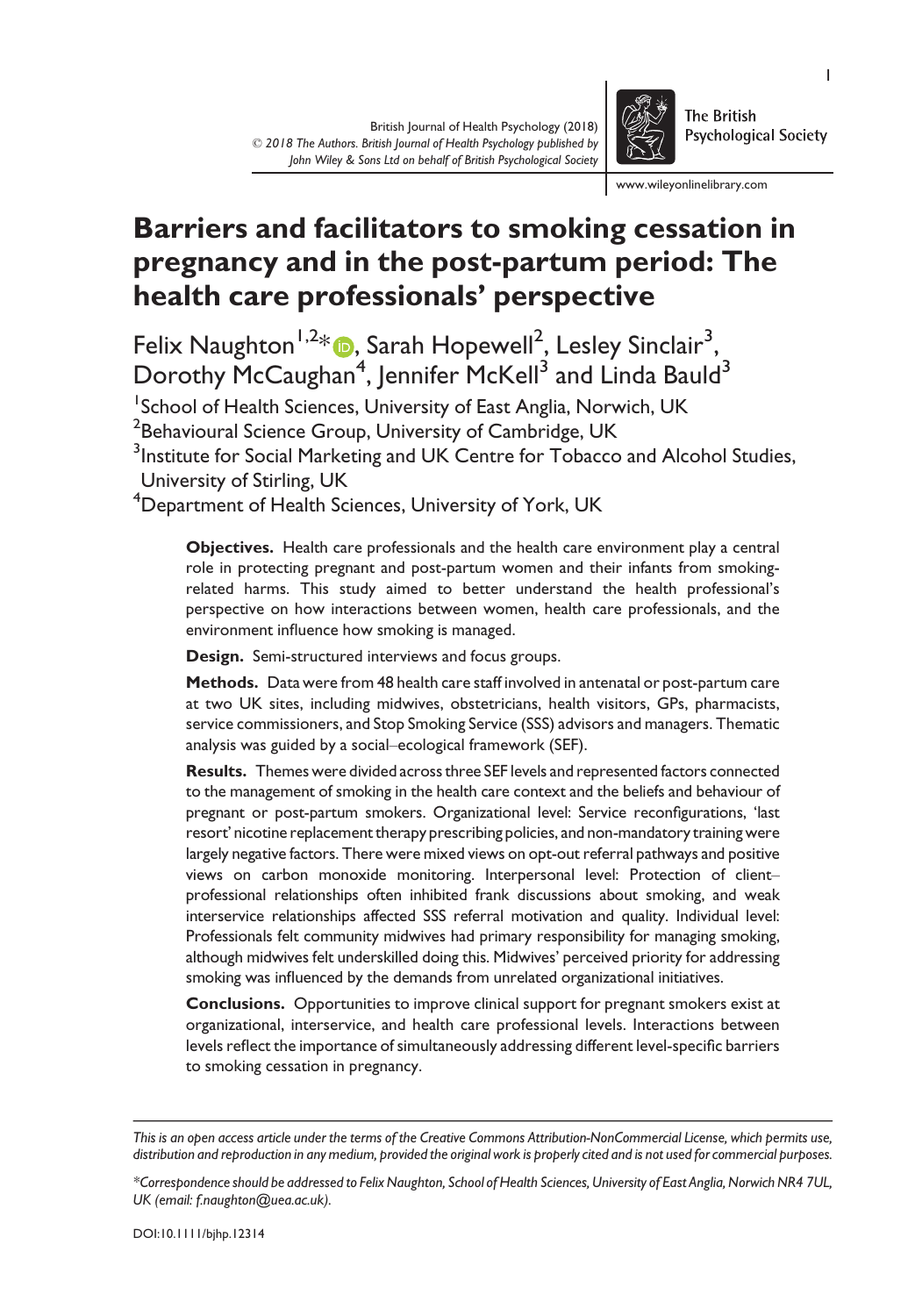## Statement of contribution

#### What is already known on this subject?

- Few health care professionals discuss smoking cessation support with pregnant or post-partum women.
- $\bullet$  Identified health care professional-related barriers to supporting pregnant and post-partum women to stop smoking include deficits in knowledge and confidence, perceived lack of time, and concerns about damaging client relationships.
- There is currently a gap in understanding regarding the barriers and facilitators to supporting this group and how interactions between the health care environment and health care professionals influence the way smoking is addressed.

## What does this study add?

- This study identifies modifiable factors that can influence cessation support delivery to pregnant and post-partum women.
- These factors are mapped across organizational, interpersonal, and individual health care professional levels.
- Service structure, communication pathways, and policies appear to influence what cessation support is offered.
- Interpersonal and individual factors influence how this support is delivered.

Antenatal smoking is strongly associated with health complications including miscarriage (Pineles, Park, & Samet, 2014), stillbirth (Flenady et al., 2011), spontaneous preterm birth, small for gestational age (Moore, Blatt, Chen, Van, & Defranco, 2016), asthma (Moshammer et al., 2006), and childhood obesity (Oken, Levitan, & Gillman, 2008). In the United Kingdom, approximately 12% of women smoke throughout pregnancy (Health and Social Care Information Centre, 2016; The NHS Information Centre, 2011). Rates of smoking in pregnancy vary significantly between countries, with prevalence close to zero in some lower income countries, to as high as one in three in more disadvantaged populations or among women with mental health or substance use problems in some high-income countries (Bloch et al., 2008; Centers for Disease Control and Prevention, 2012). Smoking is closely linked with deprivation in high-income countries, with tobacco use rates around five times higher among the most deprived compared with the least deprived women in the United Kingdom (Raisanen et al., 2014; The NHS Information Centre, 2011).

While many pregnant and post-partum smokers or ex-smokers report positive smoking cessation support from health care professionals (Flemming, McCaughan, Angus, & Graham, 2015), some professionals' actions or lack of action is perceived as a barrier to quitting. These include a perceived reticence to discuss smoking, reinforcing and praising cutting down behaviour, and failing to provide practical help or revisit smoking at subsequent appointments (Flemming et al., 2015; Lendahls, Ohman, Liljestrand, & Hakansson, 2002; Naughton, Eborall, & Sutton, 2013). From the perspective of pregnant or recently pregnant women, therefore, the way health care professionals manage smoking, and health care organizations support their staff to do so, could be improved.

Most clinicians working with pregnant women (such as midwives, GPs, and obstetricians) perceive addressing smoking to be part of their role (Beenstock et al., 2012; Glover, Paynter, Bullen, & Kristensen, 2008; Roske, Hannover, Thyrian, John, & Hannich, 2009) and report that they routinely ask about or record women's smoking status (Glover et al., 2008; Jordan, Dake, & Price, 2006; Roske et al., 2009). Surveys indicate, however, that only around one-third of professionals across these groups routinely discuss support or treatment options for cessation and less than one quarter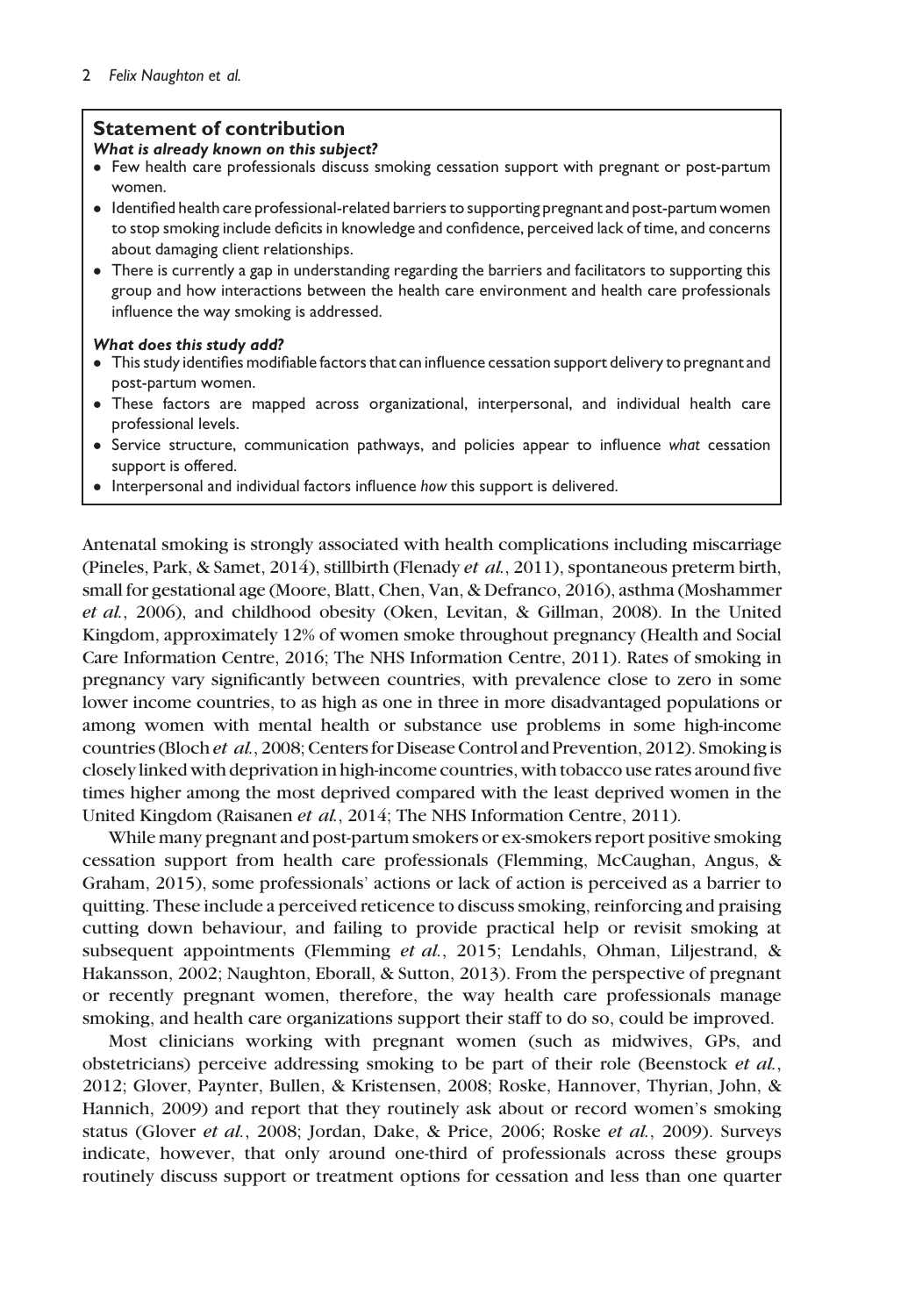follow up women to ask about their smoking after an initial discussion (Abatemarco, Steinberg, & Delnevo, 2007; Jordan et al., 2006; Price, Jordan, & Dake, 2006b). Although midwives are reported to be more likely to provide risk information than other pregnancyorientated health care professionals (Abatemarco et al., 2007; Chang et al., 2013), they are much less likely to recommend that women abstain from smoking completely (Glover et al., 2008). This matches the experience reported by pregnant smokers (Owen & Penn, 1999; Ussher, Etter, & West, 2006).

Several qualitative studies have explored the factors that influence health care professionals' decisions about, and management of, antenatal smoking. Professionals commonly report feeling that they lack the skills, confidence, motivation, and the time to address, discuss, and advise on smoking (Colomar et al., 2015; Flemming et al., 2016; Herberts & Sykes, 2012). These are not clearly addressed by training in brief advice (Althabe et al., 2016). Health care professionals, particularly midwives, also express concern that discussing smoking could negatively affect the therapeutic relationship between them and their clients (Flemming et al., 2016; Herberts & Sykes, 2012; Reardon & Grogan, 2016). Few studies, however, have investigated the interactions between the health care environment and health care professionals and how this influences the way antenatal smoking is addressed.

Understanding this is likely to be of high importance. For example, previous research has suggested that the type of team a midwife works in (community/integrated vs. hospital/clinic) is far more important in determining smoking cessation referral behaviour than the cessation training received or length of time they have worked as a midwife (Beenstock et al., 2012). A further perceived barrier to addressing prenatal smoking is lacking a cohesive and coordinated interorganizational strategy and the funding to implement it (Borland, Babayan, Irfan, & Schwartz, 2013). A lack of service protocols to implement cessation interventions has also been highlighted as an inhibiter of support access (Colomar et al., 2015).

In the United Kingdom, based on national guidance (National Institute for Health and Care Excellence, 2010), many maternity teams have implemented an 'opt-out' referral pathway. This means that all pregnant women are screened at maternity booking appointments for carbon monoxide (CO) exposure, using CO monitors, with the most likely source being active smoking. In the absence of any objection, those identified as smokers are automatically referred to specialist cessation support. Where this pathway has been implemented, both staff and pregnant women considered it broadly acceptable (Campbell et al., 2017) although less so the automatic referral component (Sloan et al., 2016). Despite growing implementation of the opt-out protocol, comparatively little is known about the views of health care professionals on this intervention. While the implementation of an opt-out pathway has been associated with a twofold increase in support access and cessation during pregnancy (Bell et al., 2017; Campbell et al., 2017), only a minority of pregnant smokers ultimately have access to this pathway (Health and Social Care Information Centre, 2015). Therefore, it is important to increase our understanding of interactions between health care professionals and pregnant smokers generally, as well as those connected with opt-out referrals.

We undertook a qualitative study that aimed to fill the gaps in our understanding outlined above. Specifically, we set out to explore the psychological, social, and environmental factors that influence the behaviour of health care professionals regarding smoking and smoking cessation in pregnancy. To obtain a range of views and experiences, we interviewed staff from two sites in different parts of the United Kingdom – one in Scotland (smoking rates in pregnancy 17.3%) (Salomi Barkat et al., 2015) and one in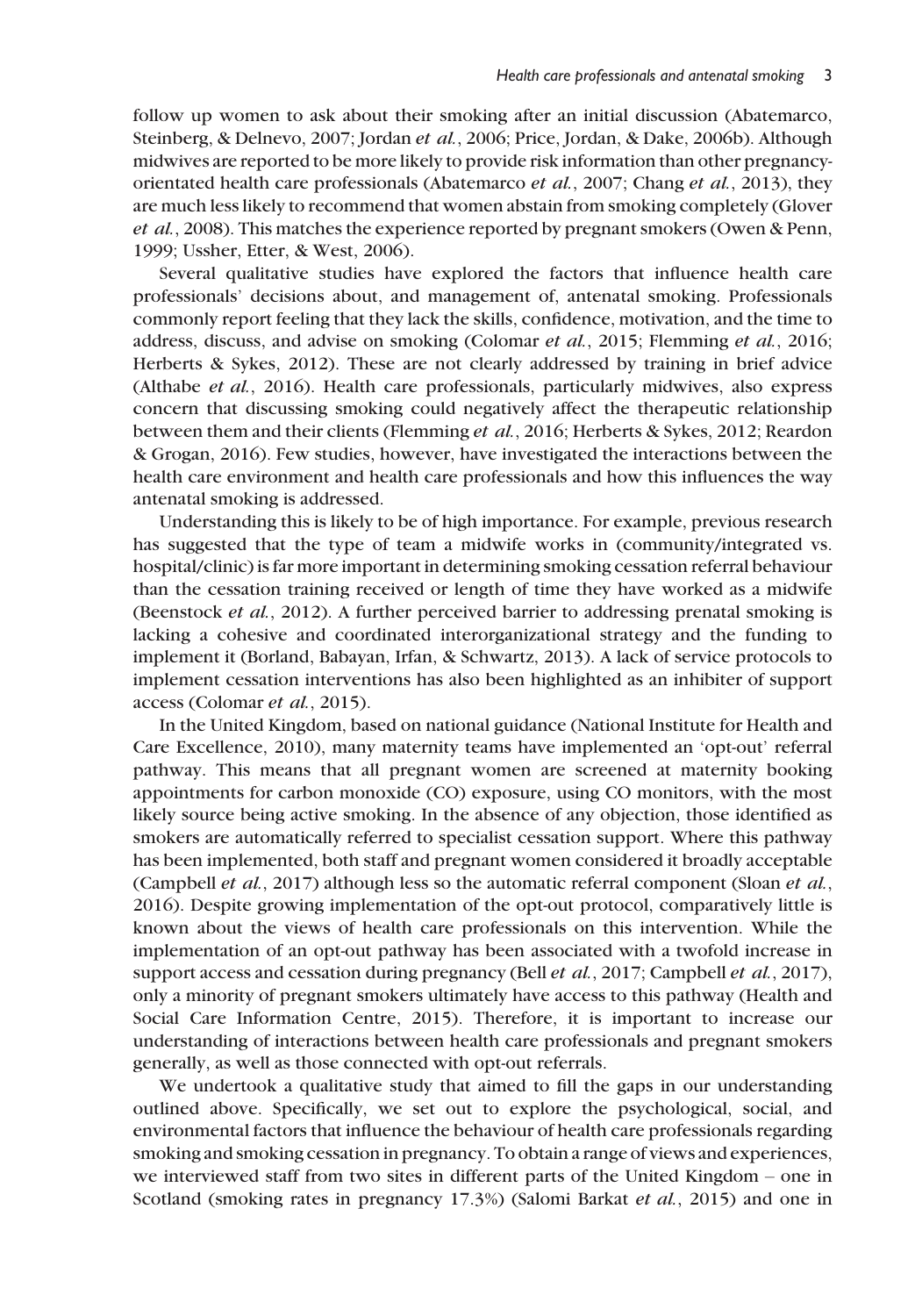England (smoking rate at the time of delivery 13.7%) (Office for National Statistics, 2013) with different referral pathways to specialist smoking cessation support.

# Methods

# Design and participants

All interviews and focus groups were guided by a semi-structured topic guide. Participants were health care staff (hereafter referred to as health care professionals) who had a significant role in the provision of care or smoking cessation support to women during pregnancy or immediately after delivery in one of two National Health Service (NHS) sites. Due to the small number of some types of staff, the specific locations of these two sites will remain confidential to preserve anonymity. Recruitment was guided by a target quota determined by the level of involvement for each health care role in smoking in pregnancy and to reflect perspectives of a range of professional groups. We aimed to recruit midwives and midwifery managers (target  $n = 18$ ), obstetricians (target  $n = 2$ ), health visitors (target  $n = 4$ ), primary care physicians (GPs) (target  $n = 2$ ), pharmacists (target  $n = 2$ ), smoking cessation service managers and advisors (target  $n = 10$ ), and service commissioners (target  $n = 2$ ). Inclusion criteria were 16 years old or over and English speaking.

Participants were recruited through health care organizations using a multichannel approach, including attendance at team meetings, contact with team leaders, and use of email invitations. Due to this approach, the exact number of health professionals approached, and therefore recruitment rate, could not be reliably calculated. Relationships with participants were not established prior to the study. Recruitment took place between October 2013 and July 2014. This manuscript adheres to the COREQ checklist (Tong, Sainsbury, & Craig, 2007).

# Procedure

Health care professionals at both sites were approached by a researcher and provided with a participant information sheet. Those agreeing to participate gave written informed consent prior to interviews or focus groups. All interviews and focus groups were conducted by female researchers: LB (PhD), LS (BSc), JM (MSc), and DM (RN, MSc). Researchers had varied research experience, including extensive experience of addictive behaviour and smoking in pregnancy (LB, LS, JM) and qualitative methods (LB, JM & DM). Four professionals participated in a telephone interview and all others in a face-to-face interview/focus group in their workplace, with no non-participants present. Focus groups were conducted where there was a significant number of relevant staff in similar roles, for example, smoking cessation advisors and midwives. The topic guide used was informed by the theory of planned behaviour (TPB) (Ajzen, 1988) and the research team's previous and ongoing research into smoking and pregnancy. The topic guide included questions focused on caring for pregnant and post-partum smokers and in particular focused on health care professionals' attitudes towards smoking and its impact on maternal health, prior experience and confidence in discussing smoking and providing advice and support, relevant training received, and perceived barriers to and facilitators of providing cessation support. Participants were also asked about their perception of what they think pregnant women expect in terms of a discussion on smoking, their perception of the effectiveness of available smoking cessation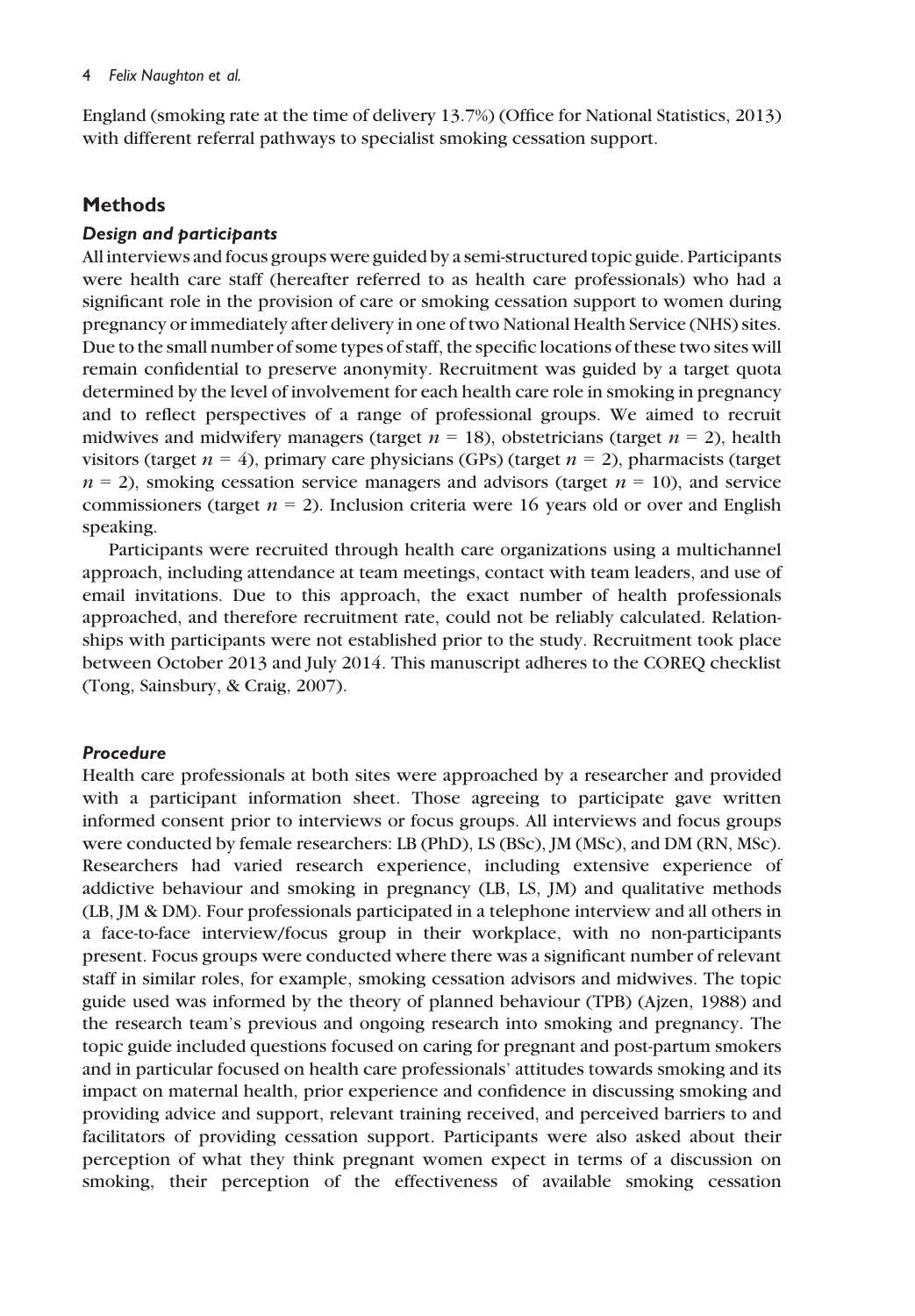interventions, and the clinical importance of addressing smoking in pregnancy relative to other risk factors (Appendix S1).

Participants were informed that the researchers had a broad interest in this topic and simply sought out their views. All interviews and focus groups were audio-recorded and transcribed verbatim; no field notes were taken. Individual interviews ranged from 17 min to an hour and a quarter, and focus groups and paired interviews lasted approximately 1 hr. This variation was influenced by work schedules and the extent to which smoking cessation was part of each professional's role.

#### Analysis

Analysis was guided by Braun and Clarke's phases of thematic analysis (Braun & Clarke, 2006) and set within the interpretivist paradigm. This paradigm considers participant accounts elicited during research interactions as representing one of many possible 'truths' and that interpretations of these interactions are influenced by the researchers' knowledge, beliefs, and values. We did not specifically analyse dynamics between participants in the focus groups. NVivo (version 10) (QSR International, 2012) was used to facilitate the coding and analysis.

While the TPB informed the topic guide, during data collection it became apparent that this framework was not optimal for representing, describing, and understanding the data. Instead, a social–ecological framework (SEF) (Schneider & Stokols, 2009) was chosen to represent participant views and experiences, which were structured according to multiple layers of influence. An SEF conceptualizes behaviour as the outcome of an individual's interactions with their environment. It places the individual in the middle of a series of concentric rings, each one representing a layer of influence from the micro (individual) to the macro (society) level (Figure 1). We adopted an SEF that covered three levels of influence: the individual health care professional, their interpersonal relationships with pregnant women and other professionals, and the organization within which they worked, including their policies, guidelines, and cultures. While some uses of an SEF include community and societal levels, little relevant data were collected at these levels in this study. After familiarization, several transcripts were microcoded and identified codes were categorized into one of three SEF levels. Several additional transcripts were then coded using the draft framework with any new identified concepts added. Coding consistency was assessed through five instances of dual coding among three researchers. NVivo's coding consistency queries were used to help identify codes with potentially poor overlap between coders, using alpha <0.7 as a cut-off for further investigation. This identified several codes that had been inconsistently applied. The researchers then discussed these and made changes to the coding framework to improve coherence and validity (Figure S1). Once all transcripts had been coded, the researchers read and re-read the coded content and summarized the emerging key findings into higher order categories. Consistent with 'axial coding' (Strauss & Corbin, 1998), the researchers explored how categories were interrelated, leading to the emergence of preliminary themes. Through exploration, discussion, and mapping back onto the coded and raw data, each of the themes was refined and integrated into one of the three levels of the SEF. During the analysis, where appropriate, particular attention was paid to the similarities and differences in views of different types of health care professional and also to any 'deviant' or 'negative' views (Green & Thorogood, 2014). No repeat interviews were undertaken and participant feedback on the findings was not invited due to resource constraints.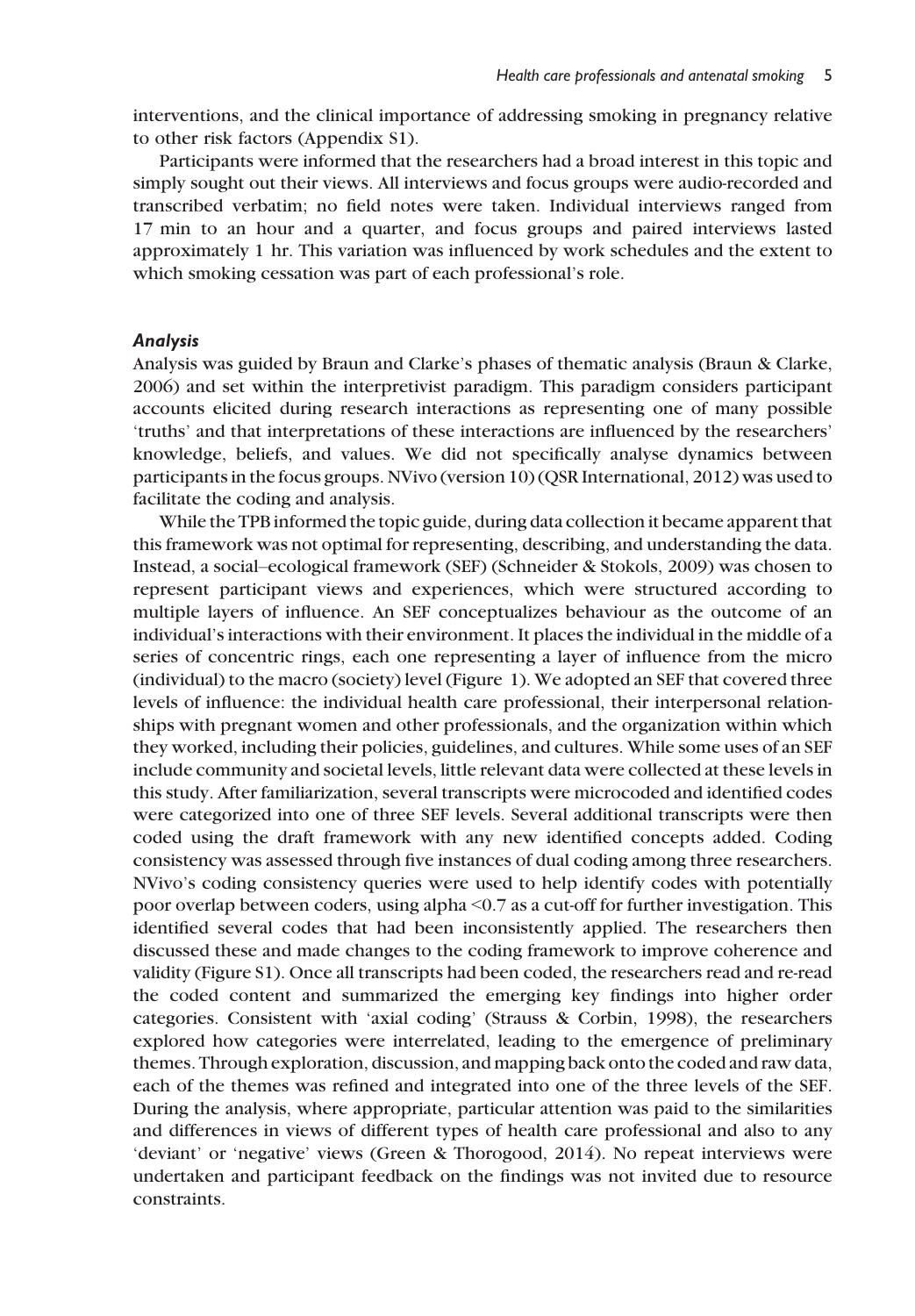

Figure 1. A social–ecological framework for smoking cessation in pregnancy: spheres of influence on barriers and facilitators.

## Findings

Forty-eight health care professionals participated in the study: 22 across four focus groups, four in paired interviews, and 22 in one-to-one interviews (including four by telephone). Participants were midwives/midwifery managers ( $n = 17$ ), health visitors  $(n = 4)$ , Stop Smoking Service (SSS) advisors/managers  $(n = 19)$ , obstetricians  $(n = 2)$ , GPs ( $n = 2$ ), service commissioners ( $n = 2$ ), and community pharmacists ( $n = 2$ ). Only one participant was male. There was a wide range of professional experience ranging from those who had worked in the NHS for several decades to staff who were newly qualified. Similarly, age ranged from early twenties to mid-sixties.

The findings are divided into three main 'levels' of the SEF used: 'organizational', 'interpersonal', and 'individual'. While these levels are presented separately, interactions between the different levels emerged, some of which are integrated into the findings and others are described in the discussion.

## **Organizational**

Participants stated that overall organizational support available for pregnant smokers was heavily influenced by funding and local and national priorities. One overarching factor was the multiple service and role reconfigurations that occurred over time, which was felt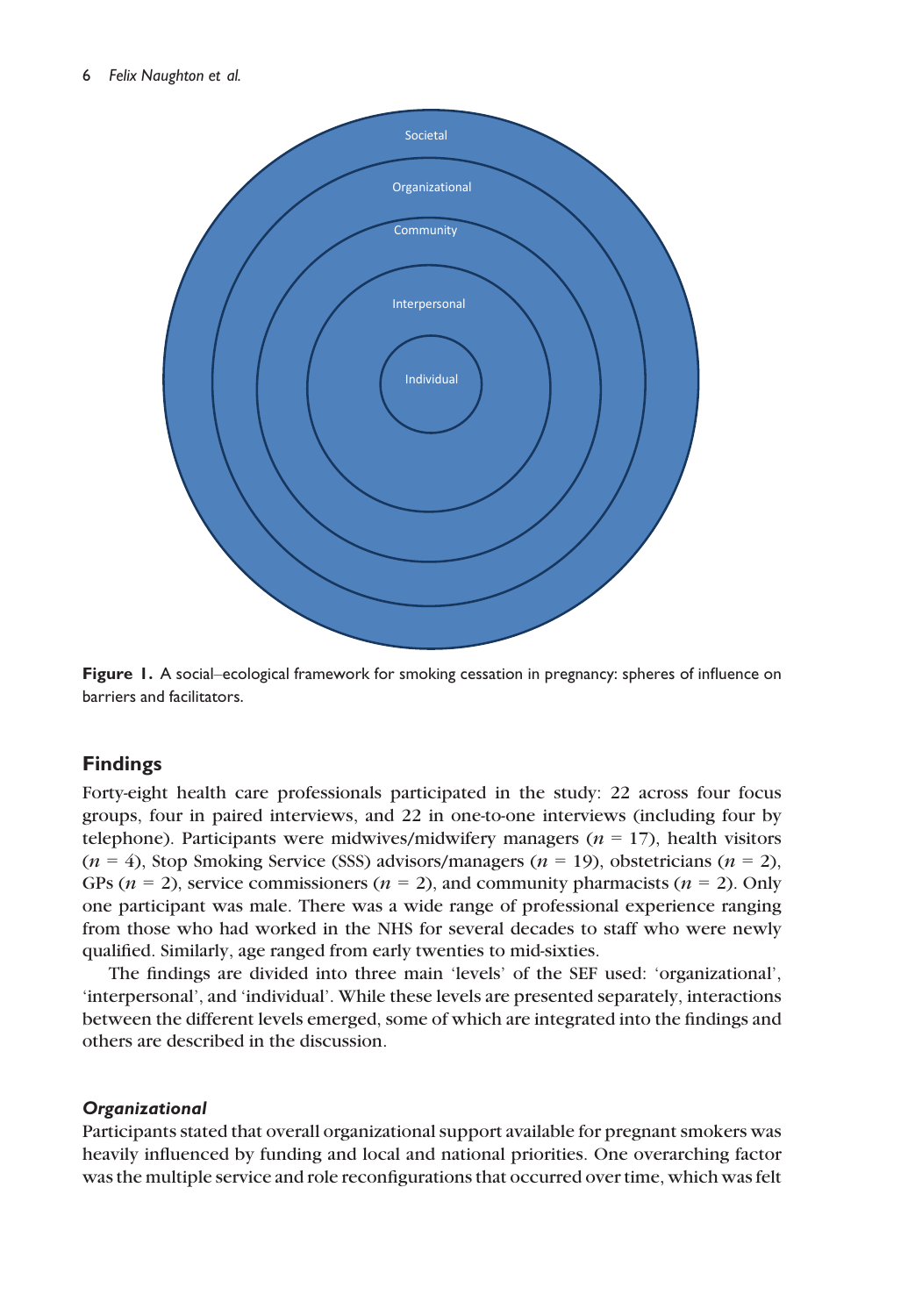to inhibit services' ability to have 'a cohesive run at how we deal with pregnant women' (Area A SSS group 1):

The constant changes in commissioner, the constant changes in geography, well it doesn't do anyone any favours, because you spend half your time trying to catch up to where you were, rather than actually developing the service... (Area B Commissioner 1)

Participants discussed a number of specific protocols and processes at the organizational level that affected the cessation-related support offered to women, including referral, carbon monoxide (CO) monitoring, nicotine replacement therapy (NRT) prescribing, and training.

#### Referral

Most non-SSS participants described their role in smoking in pregnancy as focused on raising the issue with women and potentially referring to the SSSs rather than discussing smoking in depth. Participants identified prompts in paperwork and clinical systems as useful cues that 'allow for the conversation' (Area A HV1) on smoking and increased their confidence in raising the issue. Views on different referral pathways were mixed. While pharmacists were largely positive about an opt-out pathway, some midwives indicated they felt uncomfortable referring women who were not at the 'right stage' for stopping smoking. Other midwives, however, described the opt-out process positively, viewing it as 'pretty straight forward' (Area A Midwife group 2).

SSS advisors also had mixed views about the opt-out pathway. For example, some felt that it clashed with their service's philosophy of choice, and suggested that it risked being coercive by putting women 'under pressure':

We are not here to tell people 'stop smoking'. We are here to help people who have decided that they want to quit. (Area B SSS Advisor 2)

Some advisors in the area with an opt-out pathway noted that referral rates were lower than expected and that referral information at times lacked the necessary detail. Additionally when women were referred, some were not interested in stopping smoking and this increased workload:

It would be nice to say to us lot I'm not interested, but [the women] just let you go through that process and you wait for them to come along and then you have got to chase them and you, they don't answer their phone. (Area A SSS group 2)

Despite these issues, advisors indicated that the process offered an effective way to engage women with support who might not otherwise have attended:

...there is always somebody that's pleasantly surprised that we are non-judgemental and we are there just to accept them kind of warts and all. (Area A SSS group 1)

#### Carbon monoxide (CO) monitoring

In general, health care professionals with experience of CO monitoring felt that it was acceptable to pregnant women and feasible to undertake as 'it does only take seconds' (Area B Midwife group 1). CO monitoring was described as a useful visual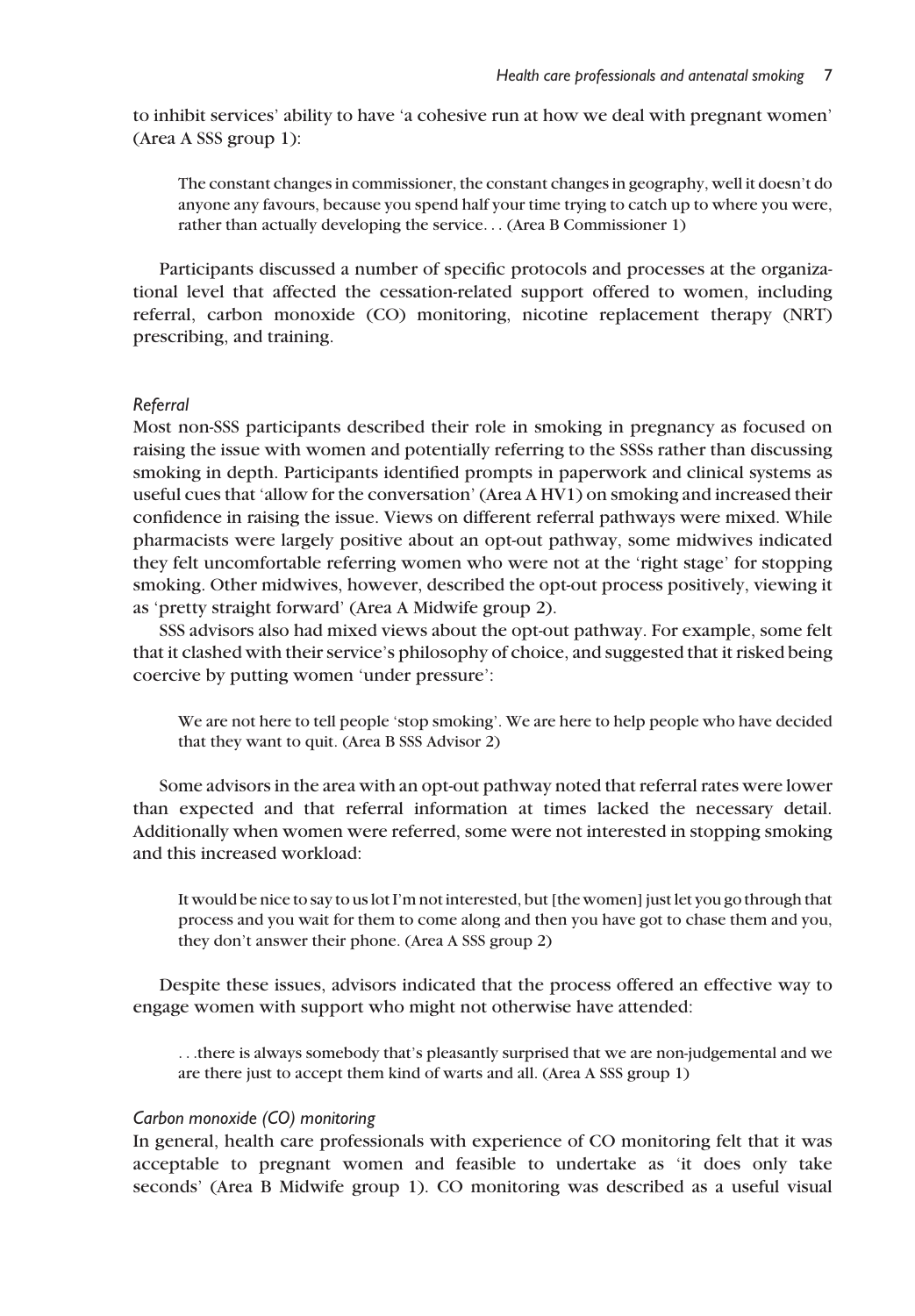#### 8 Felix Naughton et al.

tool, a method of establishing honesty with smoking, a powerful motivator for quitting, and an opportunity for discussing harm from smoking. Repeated testing was described as a positive way for pregnant smokers to see the benefits of abstinence from smoking, or as an opportunity to highlight why cutting down did not necessarily reduce health risks.

Some midwives, primarily those in the study area where CO monitoring was not routine, expressed concerns about the time CO monitoring would take and the perceived damage it may do to the practitioner–client relationship:

I am not quite sure how I feel about doing it. I don't know whether it might come across as a bit bullying by using them maybe. (Area B Midwife 3)

Among SSS advisors, concerns were expressed that midwives may increase client disengagement with poorly explained CO readings. Improved training, information sheets, and standardized responses were suggested as ways to reduce this risk.

## NRT prescribing

Most non-SSS professionals seemed very cautious about the use of NRT in pregnancy and expressed uncertainty about safety, including the erroneous belief that patches were not licensed for use in pregnancy in the United Kingdom. For SSS staff, where the local policy specified that pregnant smokers could only be offered NRT after a failed quit attempt (Area A), advisors felt this risked disengagement. They suggested that the offer of NRT sooner would increase successful quitting:

...I always thought if you could give them the patches straightaway you would be half way there. (Area A SSS group 2)

#### **Training**

Attending training on smoking cessation in pregnancy was described as a voluntary activity among non-SSS participants. Much of the available training described was not nationally recognized, instead coming from pharmacists, pharmaceutical companies, or experienced midwives. While some appreciated the discretion to choose whether to attend training or not, others described lack of opportunities to attend. One midwife suggested that unless mandatory, midwives might not proactively seek smoking cessation training opportunities.

Several SSS advisors reported that without adequate training, professionals might give mixed messages around smoking in pregnancy, prompting pregnant smokers to either adopt the views of people in their social network over health care professionals or 'push' away guidance entirely:

...I think sometimes you know they get mixed messages from like their family, from their doctor, from the midwife and it's, you know, who do they listen to really. (Area A SSS group 2)

## **Interbersonal**

#### Relationships with pregnant smokers

Positive relationships were seen by all professional groups as highly important for facilitating discussions about smoking with pregnant smokers: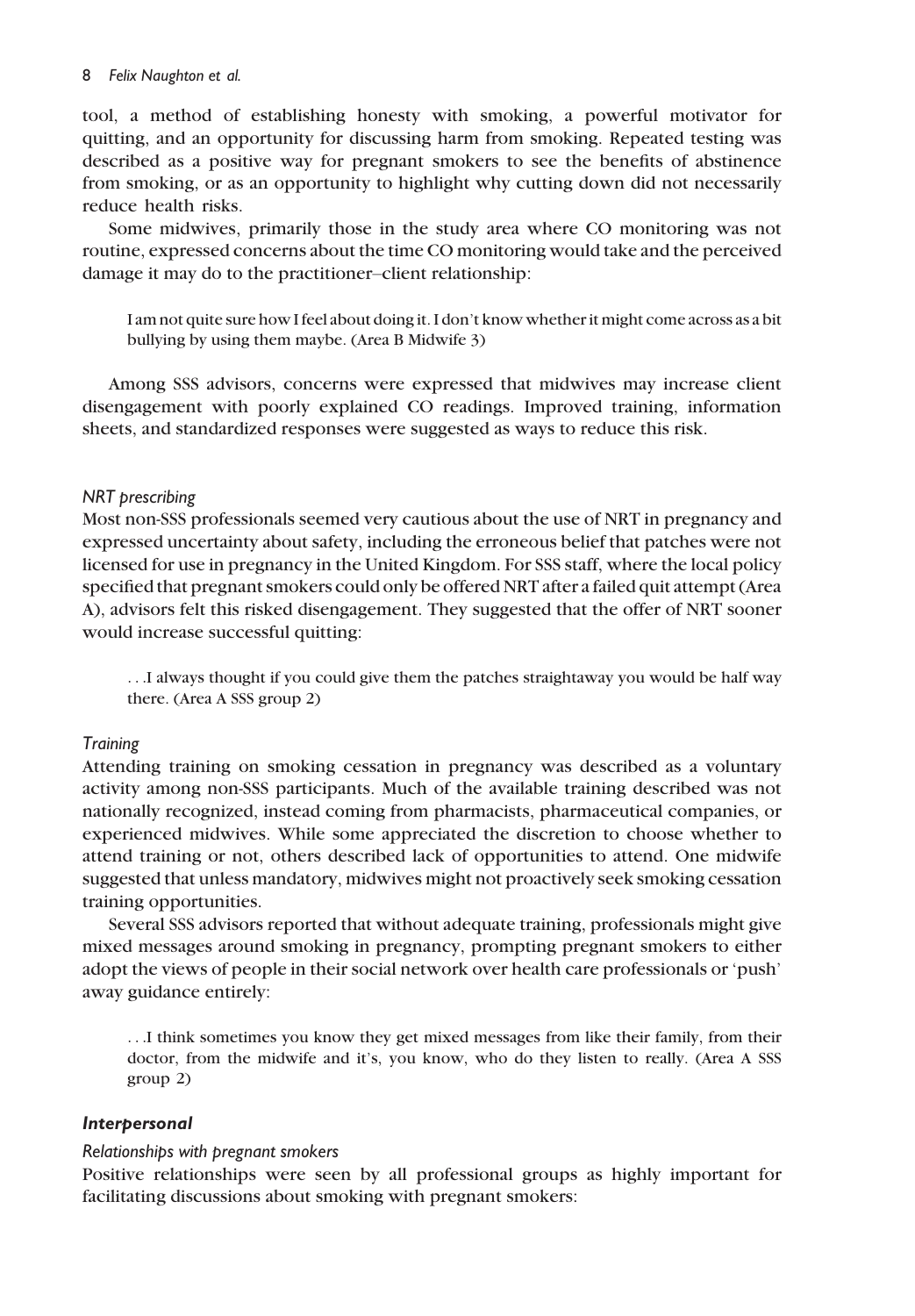... the key thing is first with the pregnant clients, developing that rapport with them and developing that strong relationship. (Area B SSS Advisor 1)

Paradoxically, however, motivation to maintain positive relationships appeared at times to generate reluctance to raise and discuss smoking, with some participants describing 'backing off' if they feel clients could get upset by discussing it. Relationship concerns also seemed to affect how health care professionals delivered risk information, with several disinclined to link smoking with specific outcomes, or to emphasize the importance of abstinence. Instead, professionals often used the language of 'choice' and 'trying', congratulating women who reported cutting down. Post-partum, participants, particularly health visitors, often focused on reducing infant second-hand smoke exposure, rather than quitting. Some believed that this reluctance could cause risk information to get lost or misunderstood:

...nobody wants to say to women if you smoke your baby might die. What we say is if you smoke you will have a smaller baby and we've all done it...and actually that has been turned on its head and that's been turned into a positive. (Area B Midwife 3)

From the commissioners' perspective, it was felt that many professionals were overly cautious around giving risk information and providing firm advice to quit. It was felt that pregnant smokers expected, and often wanted, a clear message about smoking in pregnancy:

I sometimes feel that we tread on egg shells a little bit, around, is it OK to bring it up...I'm not negating what midwives say about their relationships with pregnant mums...but actually there is a reasonable amount of evidence base that says that they are expecting to be asked, women, it isn't going to damage the relationship if you ask, or talk about smoking. (Area B Commissioner 1)

#### Interservice relationships

The relationship between non-SSS professionals and SSS staff seemed to influence the support that pregnant smokers received. In general, GPs and pharmacists described being satisfied with their relationship and level of contact with SSSs. For midwives and health visitors, perceptions of the relationship were mixed, with some describing limited or no contact with SSS staff. Meanwhile, although sympathetic to workload demands, SSS advisors described frustration that smoking was not given greater priority by antenatal professionals.

Where interservice communication was limited, confidence in the referral process appeared lacking from both perspectives:

I: Do you hear back when you refer people on, do you hear anymore about how it's gone along? P: No, and that is frustrating too,

I: Would you like to?

P: Yes of course I would because if I am referring in and then it goes no further than that, that becomes a bit of a pointless process'. (Area B Health Visitor 2)

... if somebody doesn't turn up and we phone the midwife and say could you just remind them, you often get yeah, yeah, yeah, oh well. You are pretty sure they don't. (Area A SSS group 2)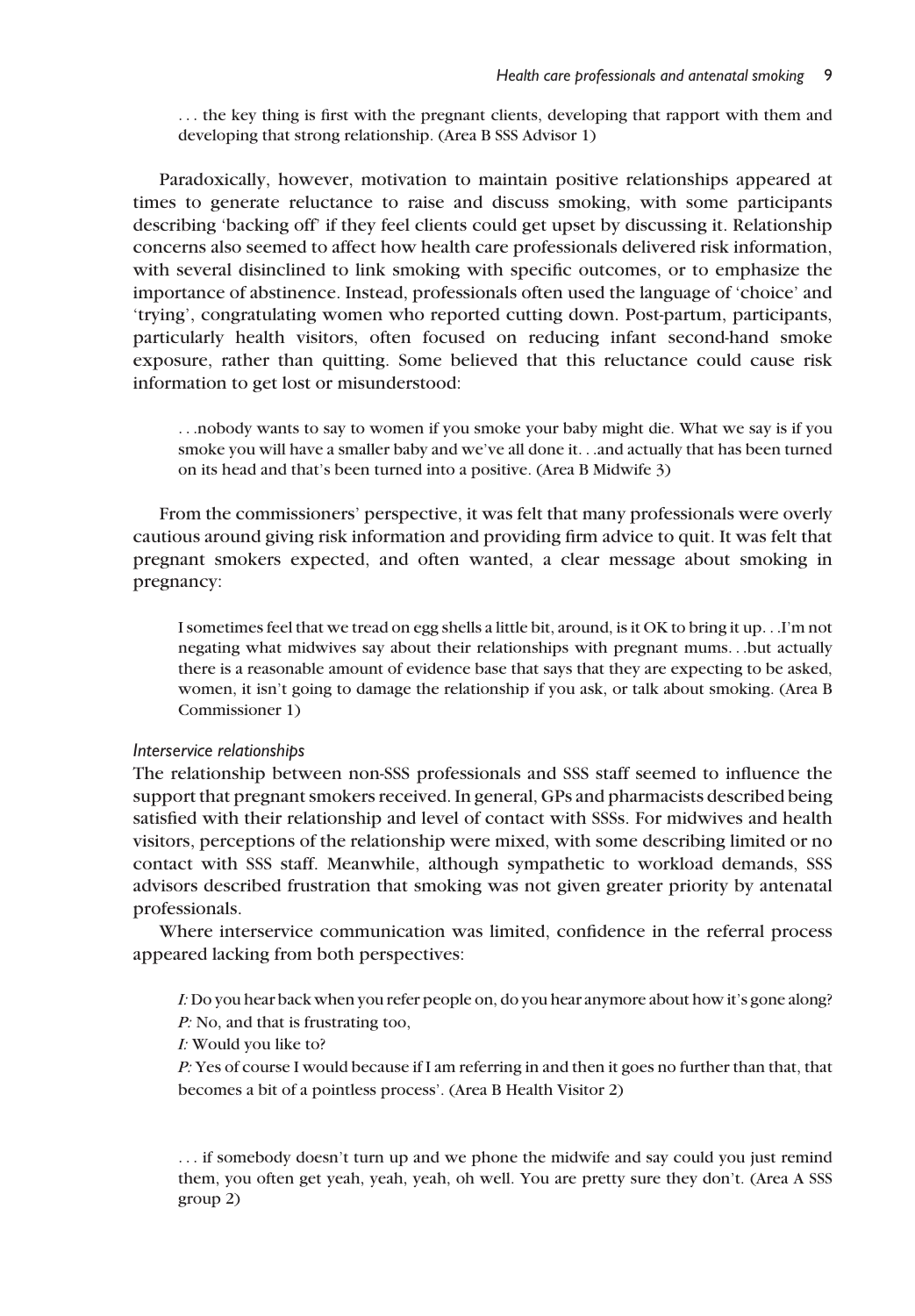#### 10 Felix Naughton et al.

Aware of this issue, commissioners expressed a keen wish to improve interagency working, and several professionals felt that improved communication would benefit both the referral process and the support offered. Suggestions included a regular newsletter, opportunities to attend each other's team meetings, and better joined-up care:

So it's getting everyone on board at the hospital, your GP practice, your midwives, all healthcare professionals trained up to the same level, consistent messages and referrals into the specialist service. (Area B Commissioner 2)

## Individual

Non-SSS participants generally lacked confidence in discussing smoking in pregnancy and varied in how much they saw it as part of their role. Some, including GPs and obstetricians, reported that they might only raise smoking if it was relevant to the appointment, perceiving midwives to be better placed to discuss smoking routinely. Generally, hospital midwives felt that community midwives were better placed to discuss smoking. While some community midwives indicated they felt addressing smoking in pregnancy was very much part of their role, others were less committed. The community midwives often described feeling underskilled to explore smoking in detail, and, most prominently in areas where an opt-in referral pathway was operating, felt they might only discuss it briefly if time allowed:

If we have time we will take the information, find one of the old forms that we have and contact the smoking cessation service. But most often we are asking the women to do that themselves, encouraging them to do it themselves. (Area B Midwife 1)

Where an opt-out pathway was in place, it seemed that midwives were more likely to prioritize smoking.

In some cases, the priority individuals gave to smoking seemed connected with external influences such as the availability of NHS information, including for other health behaviours, or the political fashion at the time:

Now obesity is a big one...especially [area B] have had a new obesity guideline come in and leaflets. And that I think is one of the key sorts of things at the moment because it is one of the new things...and I would say that smoking is probably near the bottom. (Area B Midwife 4)

# **Discussion**

This study reports the views and experiences of health care professionals involved in addressing smoking in pregnancy and in the post-partum period in the United Kingdom. Participants represented a broad range of professions who had routine contact with pregnant and post-partum women. To our knowledge, this study represents the largest qualitative investigation to date examining this topic anywhere in the world. The SEFguided analysis revealed a number of areas where participants felt service and professional issues had an important influence. Service structure, communication pathways, and policies appeared to influence *what*, if anything, is offered to women in terms of smoking cessation dialogue and support. Interpersonal and individual factors, such as protection of the professional–client relationship and perceived priority of smoking, seemed to affect how this support was delivered. A strength of using an SEF to guide analysis was its ability to help identify interactions between phenomena identified at the different SEF levels and thus potentially recognize 'high-impact leverage points' (Schneider & Stokols, 2009). In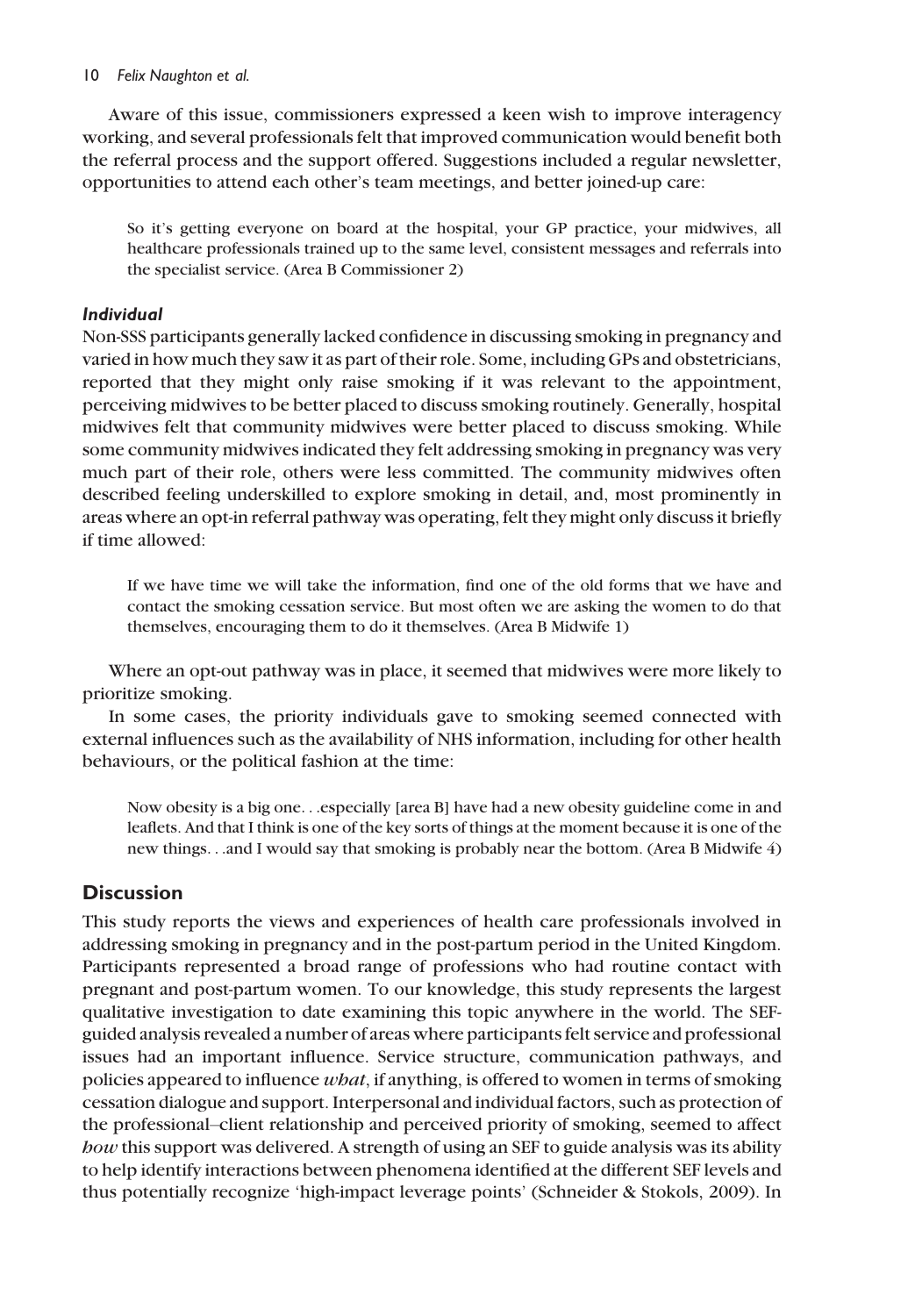our study, interlevel interactions provided insight into the influence of the health care environment on health care professional behaviour and indirectly on the beliefs and behaviour of pregnant and post-partum women.

Many health care professionals reported a lack of knowledge and confidence around raising and delivering information about smoking in pregnancy. Deficits in knowledge and confidence to advise about smoking in pregnancy is a perennial issue that has been identified by studies in a number of countries (Colomar et al., 2015; Flemming et al., 2016; Price et al., 2006b). Conventionally, such deficits are addressed by training. But unlike many aspects of clinical care, smoking in pregnancy training opportunities appeared to be limited and non-mandatory for our participants, as reported elsewhere (Abatemarco et al., 2007; Flemming et al., 2016). Non-mandatory training may influence professional beliefs about the relative importance of smoking in pregnancy compared to other risk factors for which training is mandatory. Where training was available, it was often not nationally accredited and was perceived to be accessed primarily by highly selfmotivated individuals.

Other important organizational factors were service priorities and information campaigns. For example, a recent focus on tackling obesity in pregnancy appeared to reduce the perceived priority of smoking among antenatal professionals. Low prioritization of smoking cessation has been identified previously as a barrier (Abatemarco et al., 2007; Colomar et al., 2015), and our findings provide new insight into how priorities may be affected inadvertently by new initiatives targeting other health behaviours. Many parallels with smoking in pregnancy can be drawn with midwives' experience of discussing obesity with pregnant women and referring them to weight management services (Atkinson, French, Ménage, & Olander, 2017). This includes not raising the topic when a negative reception is anticipated and variable rates of referral due to the offer of choice (opt-in) or not (opt-out). Addressing either smoking or obesity is likely to be compounded by the perceived lack of time among health care professionals, particularly midwives, to address lifestyle behaviour change (Abatemarco et al., 2007; Herberts & Sykes, 2012) and a prioritization for discussing the clients' concerns, usually about labour (Flemming et al., 2016), during consultations.

The importance placed on a positive professional–client relationship emerged as having a likely influence on pregnant women's smoking beliefs and behaviour. Most midwives described a 'catch-22' situation: They reported the need for an established positive relationship to discuss the consequences of smoking, yet would protect this relationship by avoiding discussion of any risks that could potentially be upsetting or damage the relationship. The consequences of protecting the relationship included downplaying risks, reinforcing cutting down and, among health visitors, focusing on postpartum environmental tobacco smoke avoidance rather than cessation. Midwives' tendency to promote reduction over abstinence is also found outside of the United Kingdom (Flemming *et al.*, 2016; Glover *et al.*, 2008), although likely reasons for this have not before now been described. Promoting reduction over abstinence can increase ambivalence and reduce motivation to quit for some women (Flemming et al., 2015; Naughton *et al.*, 2013), although others report it as supportive as it recognizes the difficulty they have in stopping smoking (Flemming *et al.*, 2015).

New insights were also generated about views of opt-out referral pathways combined with routine CO monitoring. This is important as this pathway is relatively new in the United Kingdom and not in place in other countries. Some midwives felt that opt-out referral pathways simplified referral and increased access to support, whereas others highlighted concerns about referring women who they felt were not motivated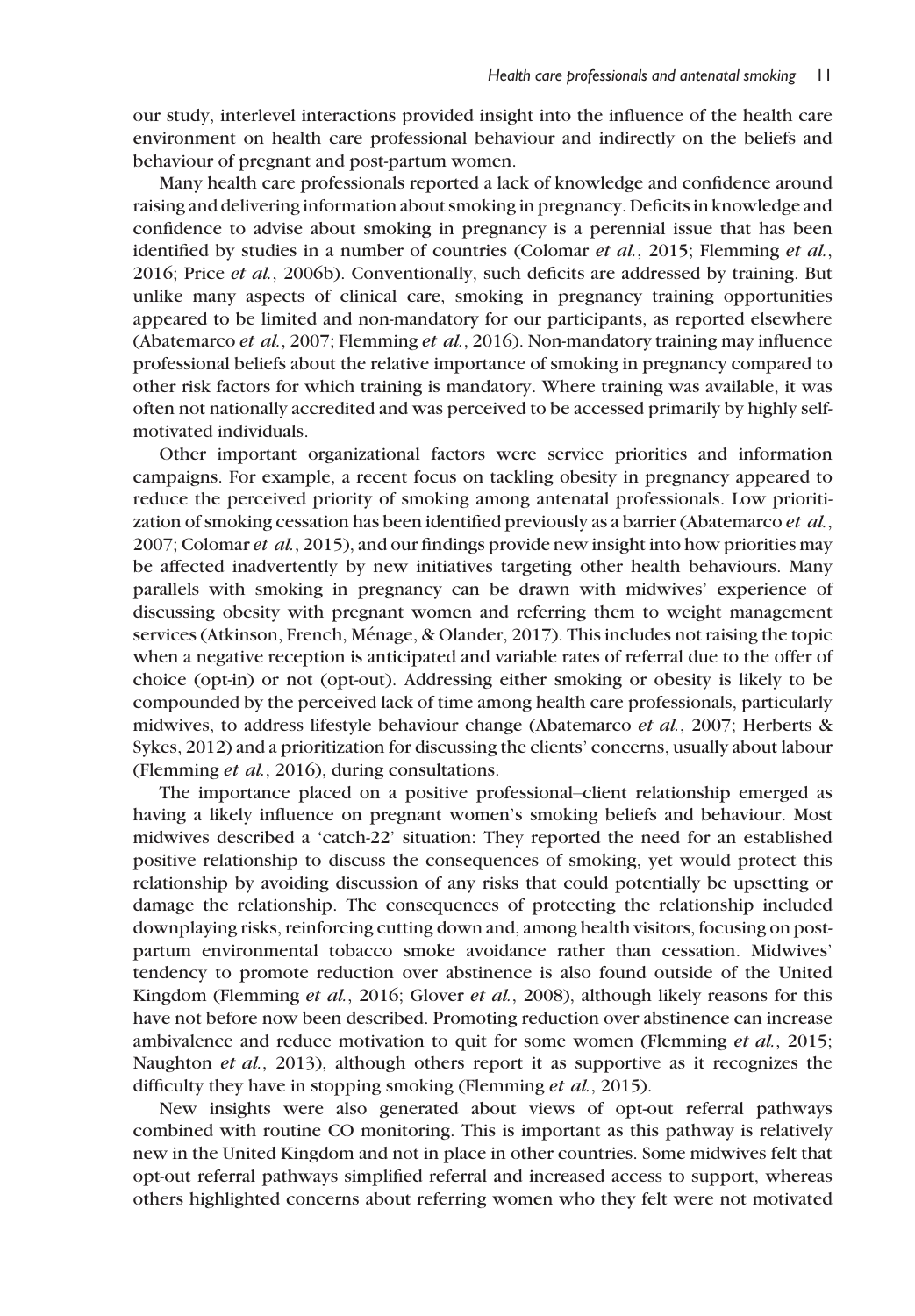to quit, as did some SSS advisors. Some pregnant smokers with experience of an opt-out referral have reported being unhappy with the lack of choice with some even describing powerlessness and resentment (Sloan et al., 2016). Yet opt-out pathways have been shown to increase support, access, and abstinence (Bell et al., 2017; Campbell et al., 2017). Informing health care professionals of the potential benefits of opt-out over opt-in referrals, including emphasizing that many pre-implementation concerns do not emerge post-implementation (Campbell et al., 2016), could help with adoption and delivery (Jordan et al., 2006). Furthermore, CO monitoring could be promoted to health care professionals as a positive way of initiating a discussion about smoking with clients, given the positive experiences of using CO monitors among our participants and that many pregnant women find this a useful and positive motivational tool (Sloan et al., 2016).

The 'last resort' policy for the provision of NRT at one site, where NRT is provided only when other options have been tried and failed, was considered to facilitate pregnant women to disengage from cessation support. This type of policy, which was often ignored by the cessation advisor participants, may in part help explain why health care professionals continue to be highly cautious about the appropriateness of NRT in pregnancy and sometimes hold erroneous beliefs about its safety (Flemming et al., 2016; Glover et al., 2008; Herbert, Coleman, & Britton, 2005; Price, Jordan, & Dake, 2006a). This view prevails in the United Kingdom despite near universal provision of NRT to pregnant women in the SSSs (Fahy, Cooper, Coleman, Naughton, & Bauld, 2014). It is no surprise, therefore, that pregnant women are uncertain about the safety of NRT in pregnancy (Flemming et al., 2015) and some perceive the risks of NRT to be equal to tobacco (Naughton et al., 2013). This may extend to new nicotine-containing devices such as e-cigarettes, which, unlike NRT, are not licensed as medicines (Oncken *et al.*, 2017).

While we set out to understand barriers and facilitators to the provision of support for smokers in the post-partum period as well as the prenatal period, our sample had limited experience of supporting women during this time and so little data were collected on this. This in itself highlights how little smoking-related support activity occurs during the postpartum period and remains an important focus for future investigation. Furthermore, views from some health professionals interviewed, such as GPs, obstetricians, and pharmacists, were less informative for the main themes identified as their role had little involvement in addressing smoking in pregnancy. Increasing the involvement of these professionals in supporting smoking cessation in pregnancy is a further area for future research.

## Clinical implications

The findings identified a number of areas for clinical improvement, at organizational, interpersonal, and individual levels, some of which have been discussed above. At an organizational level, building on existing models of care rather than continually changing the model could help support a more effective and coordinated cessation support service. Enabling staff members to be more fully involved in service development could also potentially enable the service to make better use of staff expertise, increase staff buy-in, improve communication pathways, and reduce the feeling among some staff that changes are imposed on them. In combination with this, efforts may be required to ensure health services continually promote smoking in pregnancy-related policies and practices to ensure any new initiatives focused on other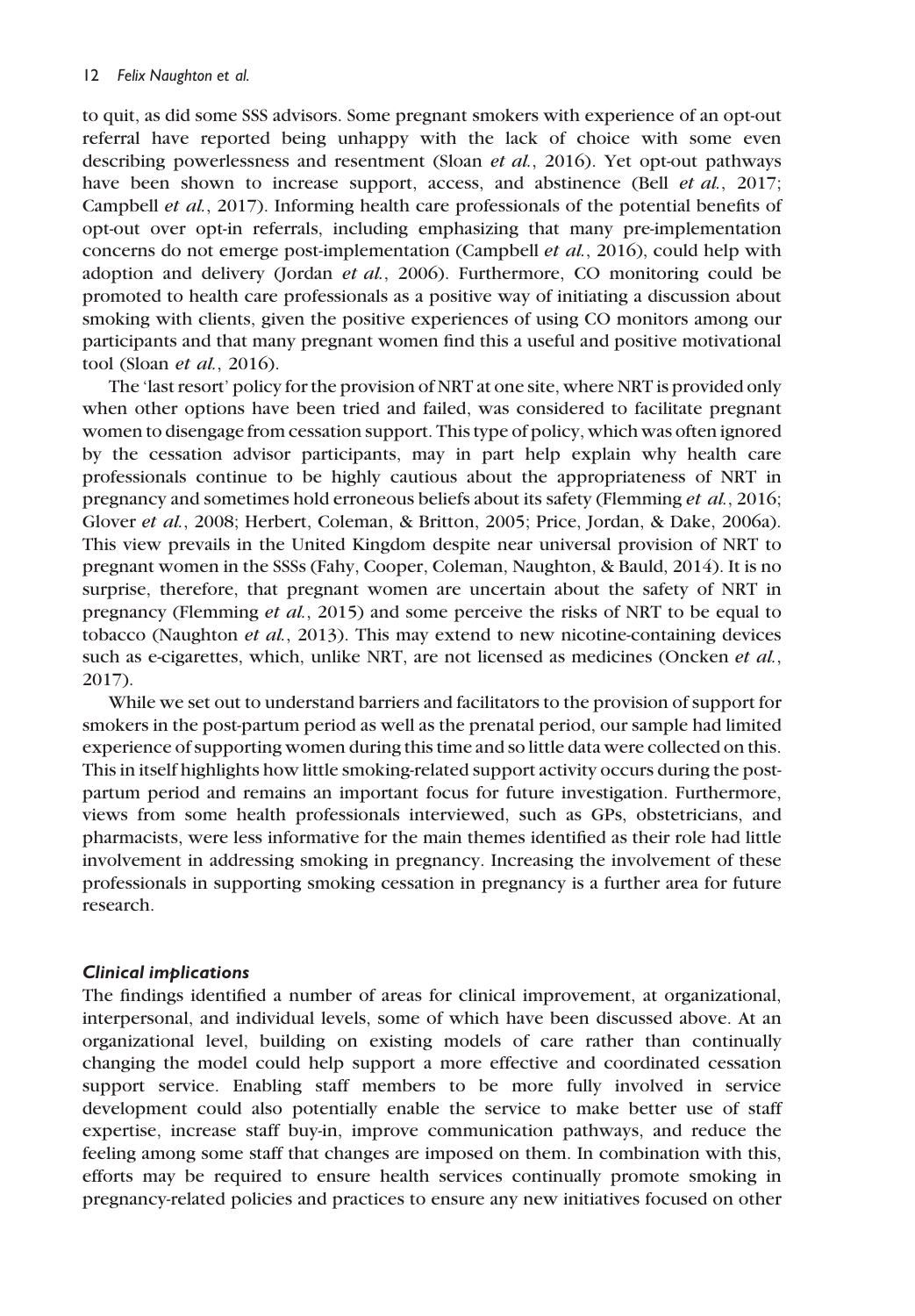areas of care do not reduce the perceived priority of smoking. Regarding interservice relationships, bilateral improvements in communication between clinical services and the SSSs also emerged as important targets for improving the overall management of antenatal smoking.

Improved access to or mandatory training and updates for staff who encounter antenatal smoking should help improve the quality of smoking management. This should also help improve the consistency of health messages around smoking delivered to pregnant smokers. Training of antenatal staff can increase the assessment of smoking and provision of support to pregnant women (Althabe et al., 2016), even when part of opt-out referral pathways (Campbell et al., 2017).

Prompts to remind HPs to record and discuss smoking also emerged as useful aids in our study. While some health care professionals view such prompts as promoting a prescriptive rather than sensitive approach to discussing smoking (Flemming et al., 2016), our participants indicated that improved prompts could help encourage and inform smoking discussions. Integrating agreed scripts to aid discussion around smoking could help professionals present a clear and comprehensive picture of the risks and avoid the common practice of raising only certain risks to minimize upset, which is largely at odds with the information preferences of pregnant smokers (Arborelius & Nyberg, 1997; Lendahls et al., 2002). Health care professionals have reported interest in scripts for discussing smoking with pregnant women (Colomar et al., 2015), and a midwife-delivered standardized 'risk perception' intervention has already been implemented in North East England as part of an opt-out referral pathway ('BabyClear') (Bell et al., 2017).

#### Conclusion

Health care professionals described multiple factors affecting pregnant and post-partum smokers' capacity to quit smoking, both directly, through the advice or support provided, and indirectly, through the care structure and environment. In general, midwives in the United Kingdom were considered to have the key role in addressing prenatal smoking, but protection of their client relationships, lack of skills, knowledge and training opportunities, and changing service priorities and policies were all barriers to managing women's smoking. Routine CO monitoring and opt-out referrals to specialist cessation advisors were considered effective, although some professionals believed that this constrained personal choice. Balancing the need to provide interventions that will improve maternal and child health while respecting the autonomy of women remains an ongoing challenge. The findings highlight the importance of addressing health care professional beliefs and behaviours alongside simultaneously tackling organizational barriers to bring about significant and lasting change.

# Acknowledgements

The authors would like to thank the participants for the time they took out of their busy schedules to participate. The authors would also like to thank Carol Anne Greenan and Aileen Paton at the University of Stirling and Sally Stephenson at the University of York for their administrative support. Particular thanks also go to Helena Connelly and Dermot Gorman who helped with the original design of the study, identified areas for investigation, and assisted with recruiting health professionals to participate in interviews. This study was funded by the NIHR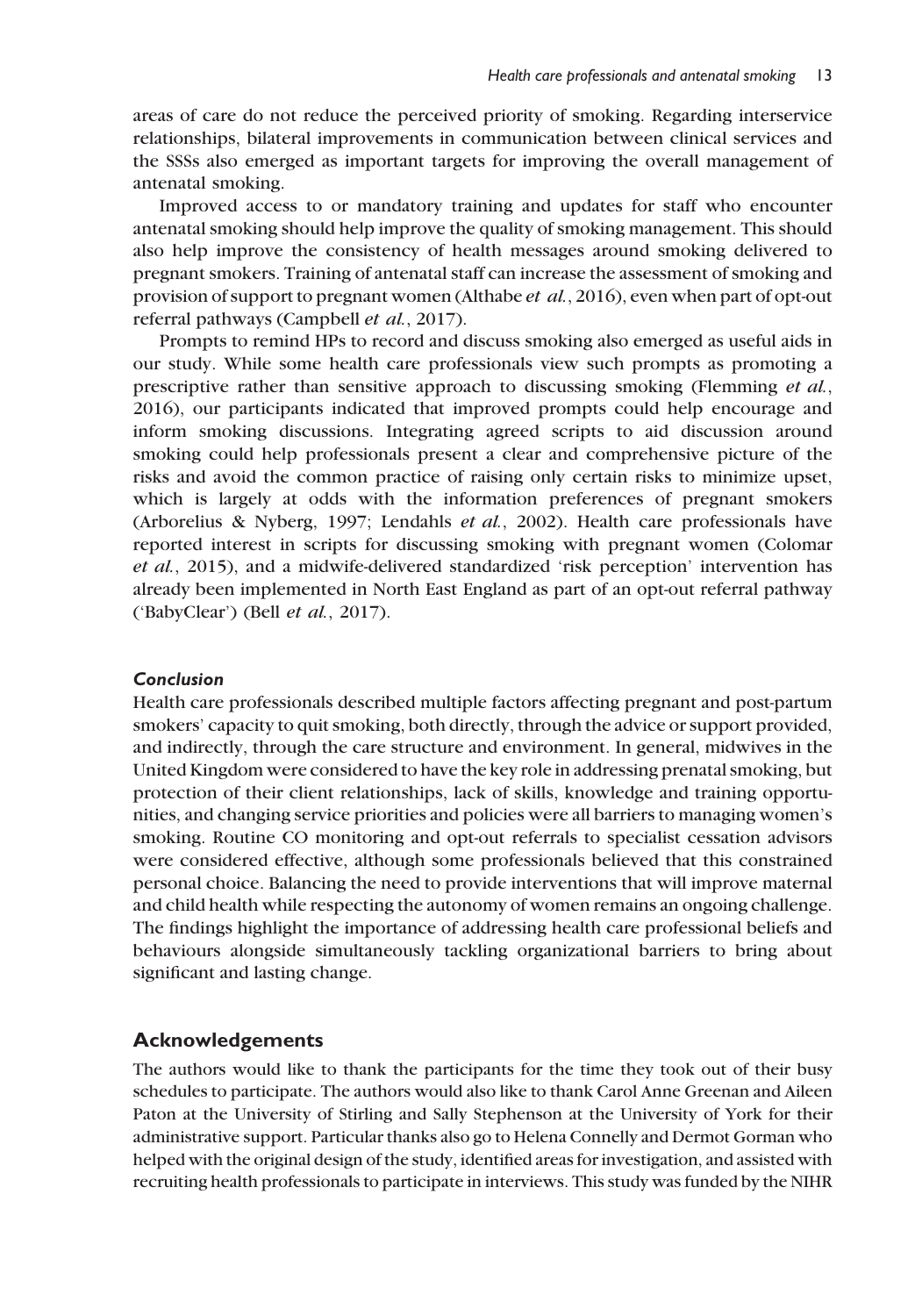Health Technology Assessment programme. The views and opinions expressed by authors in this publication are those of the authors and do not necessarily reflect those of the NHS, the NIHR, NETSCC, the HTA programme, or the Department of Health. The views and opinions expressed by the interviewees in verbatim quotes are those of the interviewees and do not necessarily reflect those of the authors, those of the NHS, the NIHR, NETSCC, the HTA programme, or the Department of Health.

The Institute for Social Marketing is a member of the UK Centre for Tobacco and Alcohol Studies (UKCTAS; [www.ukctas.ac.uk\)](http://www.ukctas.ac.uk). Funding for UKCTAS from the British Heart Foundation, Cancer Research UK, the Economic and Social Research Council, the Medical Research Council, and the National Institute for Health Research, under the auspices of the UK Clinical Research Collaboration, is gratefully acknowledged. The funders had no role in study design, data collection and analysis, decision to publish, or preparation of the manuscript.

# Conflict of interest

All authors declare no conflict of interest.

# **References**

- Abatemarco, D. J., Steinberg, M. B., & Delnevo, C. D. (2007). Midwives' knowledge, perceptions, beliefs, and practice supports regarding tobacco dependence treatment. Journal of Midwifery and Women's Health, 52(5), 451–457.<https://doi.org/10.1016/j.jmwh.2007.03.019>
- Aizen, I. (1988). *Attitudes, personality and behavior*. Milton Keynes, UK: Open University Press.
- Althabe, F., Aleman, A., Berrueta, M., Morello, P., Gibbons, L., Colomar, M., & Buekens, P. M. (2016). A multifaceted strategy to implement brief smoking cessation counseling during antenatal care in Argentina and Uruguay: A cluster randomized trial. Nicotine and Tobacco Research, 18, 1083–1092.<https://doi.org/10.1093/ntr/ntv276>
- Arborelius, E., & Nyberg, K. (1997). How should midwives discuss smoking behaviour in pregnancy with women of low educational attainment? Midwifery, 13, 210–215. [https://doi.org/10.1016/](https://doi.org/10.1016/S0266-6138(97)80008-3) [S0266-6138\(97\)80008-3](https://doi.org/10.1016/S0266-6138(97)80008-3)
- Atkinson, L., French, D. P., Ménage, D., & Olander, E. K. (2017). Midwives' experiences of referring obese women to either a community or home-based antenatal weight management service: Implications for service providers and midwifery practice. Midwifery, 49, 102–109. [https://doi.](https://doi.org/10.1016/j.midw.2016.10.006) [org/10.1016/j.midw.2016.10.006](https://doi.org/10.1016/j.midw.2016.10.006)
- Beenstock, J., Sniehotta, F. F., White, M., Bell, R., Milne, E. M., & Araujo-Soares, V. (2012). What helps and hinders midwives in engaging with pregnant women about stopping smoking? A crosssectional survey of perceived implementation difficulties among midwives in the North East of England. Implementation Science, 7, 36.<https://doi.org/10.1186/1748-5908-7-36>
- Bell, R., Glinianaia, S. V., Waal, Z. V., Close, A., Moloney, E., Jones, S., & Rushton, S. (2017). Evaluation of a complex healthcare intervention to increase smoking cessation in pregnant women: Interrupted time series analysis with economic evaluation. Tobacco Control, 27(1), 90– 98.<https://doi.org/10.1136/tobaccocontrol-2016-053476>
- Bloch, M., Althabe, F., Onyamboko, M., Kaseba-Sata, C., Castilla, E. E., Freire, S., ... Goldenberg, R. (2008). Tobacco use and second hand smoke exposure during pregnancy: An investigative survey of women in 9 developing nations. American Journal of Public Health, 98, 1833-1840. <https://doi.org/10.2105/AJPH.2007.117887>
- Borland, T., Babayan, A., Irfan, S., & Schwartz, R. (2013). Exploring the adequacy of smoking cessation support for pregnant and postpartum women. BMC Public Health, 13, 472. [https://d](https://doi.org/10.1186/1471-2458-13-472) [oi.org/10.1186/1471-2458-13-472](https://doi.org/10.1186/1471-2458-13-472)
- Braun, V., & Clarke, V. (2006). Using thematic analysis in psychology. Qualitative Research in Psychology, 3(2), 77–101.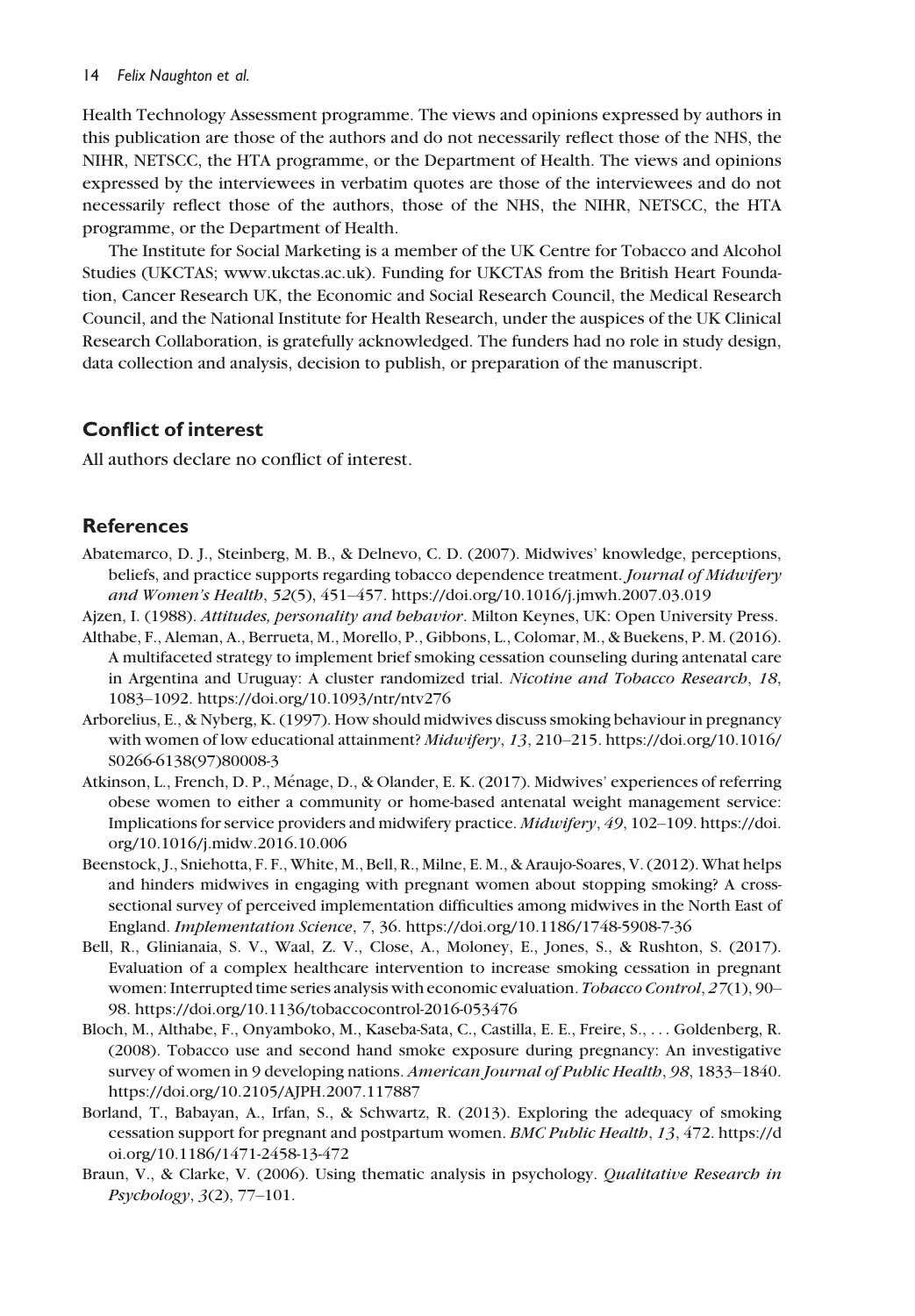- Campbell, K. A., Bowker, K. A., Naughton, F., Sloan, M., Cooper, S., & Coleman, T. (2016). Antenatal clinic and stop smoking services staff views on "opt-out" referrals for smoking cessation in pregnancy: A framework analysis. International Journal of Environmental Research and Public Health, 13(10), 1004.<https://doi.org/10.3390/ijerph13101004>
- Campbell, K. A., Cooper, S., Fahy, S. J., Bowker, K., Leonardi-Bee, J., McEwen, A., & Coleman, T. (2017). 'Opt-out' referrals after identifying pregnant smokers using exhaled air carbon monoxide: Impact on engagement with smoking cessation support. Tobacco Control, 26(3), 300–306.<https://doi.org/10.1136/tobaccocontrol-2015-052662>
- Centers for Disease Control and Prevention (2012). Current tobacco use and secondhand smoke exposure among women of reproductive age–14 countries, 2008–2010. Morbidity and Mortality Weekly Report (MMWR), 2, 877–882.<https://doi.org/10.1001/jama.2012.91588>
- Chang, J. C., Alexander, S. C., Holland, C. L., Arnold, R. M., Landsittel, D., Tulsky, J. A., & Pollak, K. I. (2013). Smoking is bad for babies: Obstetric care providers' use of best practice smoking cessation counseling techniques. American Journal of Health Promotion, 27, 170–176. <https://doi.org/10.4278/ajhp.110624-QUAL-265>
- Colomar, M., Tong, V. T., Morello, P., Farr, S. L., Lawsin, C., Dietz, P. M., & Althabe, F. (2015). Barriers and promoters of an evidenced-based smoking cessation counseling during prenatal care in Argentina and Uruguay. Maternal and Child Health Journal, 19, 1481–1489. [https://doi.org/](https://doi.org/10.1007/s10995-014-1652-3) [10.1007/s10995-014-1652-3](https://doi.org/10.1007/s10995-014-1652-3)
- Fahy, S. J., Cooper, S., Coleman, T., Naughton, F., & Bauld, L. (2014). Provision of smoking cessation support for pregnant women in England: Results from an online survey of NHS stop smoking services for pregnant women. BMC Health Services Research, 14, 107. [https://doi.org/10.1186/](https://doi.org/10.1186/1472-6963-14-107) [1472-6963-14-107](https://doi.org/10.1186/1472-6963-14-107)
- Flemming, K., Graham, H., McCaughan, D., Angus, K., Sinclair, L., & Bauld, L. (2016). Health professionals' perceptions of the barriers and facilitators to providing smoking cessation advice to women in pregnancy and during the post-partum period: A systematic review of qualitative research. BMC Public Health, 16, 290.<https://doi.org/10.1186/s12889-016-2961-9>
- Flemming, K., McCaughan, D., Angus, K., & Graham, H. (2015). Qualitative systematic review: Barriers and facilitators to smoking cessation experienced by women in pregnancy and following childbirth. Journal of Advance Nursing, 71, 1210–1226.<https://doi.org/10.1111/jan.12580>
- Flenady, V., Koopmans, L., Middleton, P., Froen, J. F., Smith, G. C., Gibbons, K., & Ezzati, M. (2011). Major risk factors for stillbirth in high-income countries: A systematic review and meta-analysis. Lancet, 377, 1331–1340. [https://doi.org/10.1016/S0140-6736\(10\)62233-7](https://doi.org/10.1016/S0140-6736(10)62233-7)
- Glover, M., Paynter, J., Bullen, C., & Kristensen, K. (2008). Supporting pregnant women to quit smoking: Postal survey of New Zealand general practitioners and midwives' smoking cessation knowledge and practices. New Zealand Medical Journal, 121, 53–65.
- Green, J., & Thorogood, N. (2014). Qualitative methods for health research (3rd ed.). London, UK: Sage.
- Health and Social Care Information Centre (2015). Statistics on NHS Stop Smoking Services in England, April 2014 to March 2015. The Health and Social Care Information Centre.
- Health and Social Care Information Centre (2016). Statistics on Women's Smoking Status at Time of Delivery, England – Quarter 4, 2015-16. The Health and Social Care Information Centre.
- Herbert, R., Coleman, T., & Britton, J. (2005). U.K. general practitioners' beliefs, attitudes, and reported prescribing of nicotine replacement therapy in pregnancy. Nicotine and Tobacco Research, 7(4), 541–546.<https://doi.org/10.1080/14622200500186015>
- Herberts, C., & Sykes, C. (2012). Midwives' perceptions of providing stop-smoking advice and pregnant smokers' perceptions of stop-smoking services within the same deprived area of London. Journal of Midwifery and Women's Health, 57(1), 67–73. [https://doi.org/10.1111/j.](https://doi.org/10.1111/j.1542-2011.2011.00072.x) [1542-2011.2011.00072.x](https://doi.org/10.1111/j.1542-2011.2011.00072.x)
- Jordan, T. R., Dake, J. R., & Price, J. H. (2006). Best practices for smoking cessation in pregnancy: Do obstetrician/gynecologists use them in practice? Journal of Women's Health, 15(4), 400–441. <https://doi.org/10.1089/jwh.2006.15.400>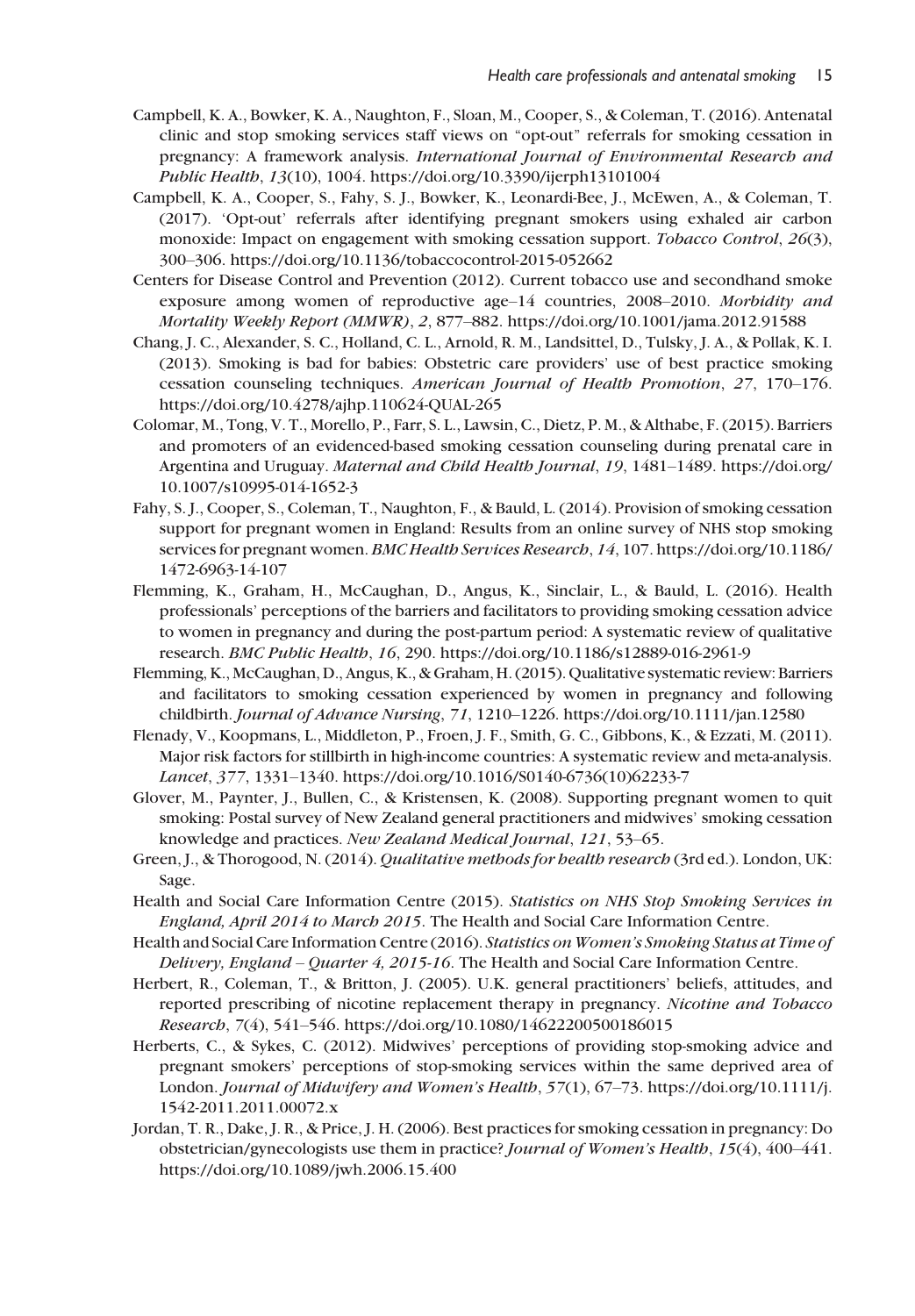- Lendahls, L., Ohman, L., Liljestrand, J., & Hakansson, A. (2002). Women's experiences of smoking during and after pregnancy as ascertained two to three years after birth. *Midwifery*, 18(3), 214– 222.<https://doi.org/10.1054/midw.2002.0312>
- Moore, E., Blatt, K., Chen, A., Van, H. J., & Defranco, E. A. (2016). Relationship of trimester specific smoking patterns and risk of preterm birth. American Journal of Obstetrics and Gynecology, 215(1), 109.<https://doi.org/10.1016/j.ajog.2016.01.167>
- Moshammer, H., Hoek, G., Luttmann-Gibson, H., Neuberger, M. A., Antova, T., Gehring, U., & Fletcher, T. (2006). Parental smoking and lung function in children: An international study. American Journal of Respiratory and Critical Care Medicine, 173(11), 1255–1263. [https://](https://doi.org/10.1164/rccm.200510-1552OC) [doi.org/10.1164/rccm.200510-1552OC](https://doi.org/10.1164/rccm.200510-1552OC)
- National Institute for Health and Care Excellence (NICE) (2010). Quitting smoking in pregnancy and following childbirth. National Institute for Health and Care Excellence, 6–9. Retrieved from <http://nice.org.uk/guidance/ph26>
- Naughton, F., Eborall, H., & Sutton, S. (2013). Dissonance and disengagement in pregnant smokers: A qualitative study. Journal of Smoking Cessation, 8(1), 24–32. [https://doi.org/10.1017/jsc.](https://doi.org/10.1017/jsc.2013.4) [2013.4](https://doi.org/10.1017/jsc.2013.4)
- Office for National Statistics (ONS) (2013). Data from Integrated Household Survey: Smoking prevalence among adults aged 18+ by region and local authority. January-December 2012. Retrieved from [http://www.ons.gov.uk/ons/rel/integrated-household-survey/integrated-house](http://www.ons.gov.uk/ons/rel/integrated-household-survey/integrated-household-survey/index.html) [hold-survey/index.html](http://www.ons.gov.uk/ons/rel/integrated-household-survey/integrated-household-survey/index.html)
- Oken, E., Levitan, E. B., & Gillman, M. W. (2008). Maternal smoking during pregnancy and child overweight: Systematic review and meta-analysis. International Journal of Obesity, 32(2), 201– 210.<https://doi.org/0.1038/sj.ijo.0803760>
- Oncken, C., Ricci, K. A., Kuo, C. L., Dornelas, E., Kranzler, H. R., & Sankey, H. Z. (2017). Correlates of electronic cigarettes use before and during pregnancy. Nicotine and Tobacco Research, 19(5), 585–590.<https://doi.org/10.1093/ntr/ntw225>
- Owen, L., & Penn, G. (1999). Smoking and pregnancy: A survey of knowledge, attitudes and behaviour 1992–1999. London, UK: Health Education Authority.
- Pineles, B. L., Park, E., & Samet, J. M. (2014). Systematic review and meta-analysis of miscarriage and maternal exposure to tobacco smoke during pregnancy. American Journal of Epidemiology, 179(7), 807–823.<https://doi.org/10.1093/aje/kwt334>
- Price, J. H., Jordan, T. R., & Dake, J. A. (2006a). Obstetricians and gynecologists' perceptions and use of nicotine replacement therapy. Journal of Community Health, 31, 160–175. [https://doi.org/](https://doi.org/10.1007/s10900-005-9009-x) [10.1007/s10900-005-9009-x](https://doi.org/10.1007/s10900-005-9009-x)
- Price, J. H., Jordan, T. R., & Dake, J. A. (2006b). Perceptions and use of smoking cessation in nursemidwives' practice. Journal of Midwifery and Women's Health, 51, 208–215. [https://doi.org/](https://doi.org/10.1016/j.jmwh.2005.12.003) [10.1016/j.jmwh.2005.12.003](https://doi.org/10.1016/j.jmwh.2005.12.003)
- QSR International (2012). Retrieved from [http://www.qsrinternational.com/products\\_nvivo.aspx.](http://www.qsrinternational.com/products_nvivo.aspx)
- Raisanen, S., Kramer, M. R., Gissler, M., Saari, J., Hakulinen-Viitanen, T., & Heinonen, S. (2014). Smoking during pregnancy was up to 70% more common in the most deprived municipalities – a multilevel analysis of all singleton births during 2005–2010 in Finland. Preventive Medicine, 67, 6–11.<https://doi.org/10.1016/j.ypmed.2014.06.026>
- Reardon, R., & Grogan, S. (2016). Talking about smoking cessation with pregnant women: Exploring midwives' accounts. British Journal of Midwifery, 24(1), 38–42. [https://doi.org/10.12968/](https://doi.org/10.12968/bjom.2016.24.1.38) [bjom.2016.24.1.38](https://doi.org/10.12968/bjom.2016.24.1.38)
- Roske, K., Hannover, W., Thyrian, J. R., John, U., & Hannich, H. J. (2009). Smoking cessation counselling for pregnant and postpartum women among midwives, gynaecologists and paediatricians in Germany. International Journal of Environmental Research and Public Health, 6(1), 96–107.<https://doi.org/10.3390/ijerph6010096>
- Salomi Barkat, S., Karanwal, S., Lawder, R., MacKinnon, A., Stockton, D., & Moore, F. (2015). ScotPHO tobacco profiles (Second release). Retrieved from [http://www.scotpho.org.uk/opt/](http://www.scotpho.org.uk/opt/Reports/scotpho-tobacco-profiles-secondrelease2015-overview-report.pdf) [Reports/scotpho-tobacco-profiles-secondrelease2015-overview-report.pdf](http://www.scotpho.org.uk/opt/Reports/scotpho-tobacco-profiles-secondrelease2015-overview-report.pdf)